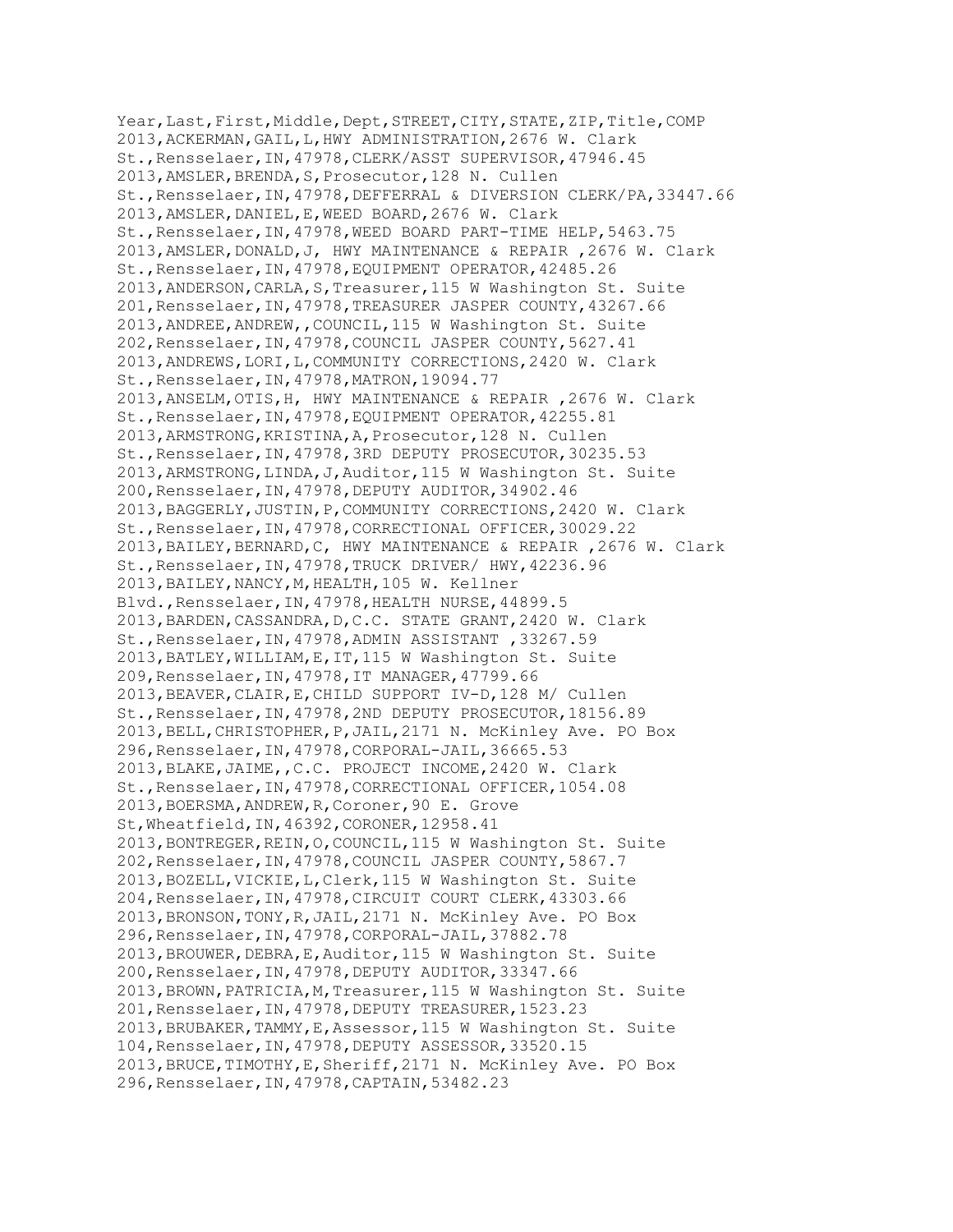2013,BUDDE,TERRI,L,Court,115 W Washington St. Suite 300,Rensselaer,IN,47978,COURT REPORTER-SUPERIOR,38694.83 2013,BULINGTON,HEATHER,D,ANIMAL CONTROL,2430 W. Clark St.,Rensselaer,IN,47978,ANIMAL CONTROL STAFF,15110 2013,BULINGTON,JACK,C,Sheriff,2171 N. McKinley Ave. PO Box 296,Rensselaer,IN,47978,SERGEANT,54957.89 2013,BURKE,BRIAN,A,Sheriff,2171 N. McKinley Ave. PO Box 296,Rensselaer,IN,47978,SHERIFF DEPUTY,55304.07 2013,BURKETT,TAMMY,R,Sheriff,2171 N. McKinley Ave. PO Box 296,Rensselaer,IN,47978,PART-TIME SECRETARY SHERIFF,25058.24 2013,BURKHART,JUSTIN,C,JAIL,2171 N. McKinley Ave. PO Box 296,Rensselaer,IN,47978,SERGEANT,36727.34 2013,BUSCHMAN,COLE,F,Sheriff,2171 N. McKinley Ave. PO Box 296,Rensselaer,IN,47978,SHERIFF DEPUTY,49094.31 2013,CAIN,ROBERT,A,Sheriff,2171 N. McKinley Ave. PO Box 296,Rensselaer,IN,47978,SHERIFF DEPUTY,49393.61 2013,CAMPBELL,GERALD,L, HWY MAINTENANCE & REPAIR ,2676 W. Clark St.,Rensselaer,IN,47978,TRUCK DRIVER/ HWY,42110.73 2013,CARDEN,DAWN,L,JAIL,2171 N. McKinley Ave. PO Box 296,Rensselaer,IN,47978,MATRON,34720.28 2013,CARNEY,HARRY,H,COURT HOUSE,115 W Washington St.,Rensselaer,IN,47978,MAINTENANCE-COURTHOUSE/COMMISS,34443.66 2013,CEGLAREK,MARK,A,Sheriff,2171 N. McKinley Ave. PO Box 296,Rensselaer,IN,47978,SHERIFF DEPUTY,48909.06 2013,CHAPMAN,SUSAN,E,Clerk,115 W Washington St. Suite 204,Rensselaer,IN,47978,PART-TIME CLERK,6064.57 2013,CLARK,ASHLEY,D,Prosecutor,128 N. Cullen St.,Rensselaer,IN,47978,IV-D CLERK,30324.44 2013,COCHRAN,MICHAEL,C,COMMUNITY CORRECTIONS,2420 W. Clark St.,Rensselaer,IN,47978,CORRECTIONAL OFFICER,2761.09 2013,COCHRAN,RUSSELL,L, HWY MAINTENANCE & REPAIR ,2676 W. Clark St.,Rensselaer,IN,47978,EQUIPMENT OPERATOR,21357.26 2013,COULTER,REGINA,K,C.C. STATE GRANT,2420 W. Clark St.,Rensselaer,IN,47978,ELECTRONIC MONTIOR SUPERVISOR,34002.36 2013,CULP,KENDELL,,COMMISSIONERS,115 W Washington St. Suite 202,Rensselaer,IN,47978,COMMISSIONER JASPER COUNTY,16436.99 2013,DALLINGER,CANDACE,L,COMMUNITY CORRECTIONS,2420 W. Clark St.,Rensselaer,IN,47978,CORRECTIONAL OFFICER,22974.46 2013,DE KOCK,PATRICIA,L,CIRCUIT COURT,115 W Washington St. Suite 320,Rensselaer,IN,47978,REPORTER JASPER CIRCUIT COURT,42145.96 2013,DE VOS,JAMES,A,Sheriff,2171 N. McKinley Ave. PO Box 296,Rensselaer,IN,47978,SHERIFF DEPUTY,47101.65 2013,DEVRIES,GERRIT,H,COUNCIL,115 W Washington St. Suite 202,Rensselaer,IN,47978,COUNCIL JASPER COUNTY,5867.7 2013,DONNELLY,MARY,E,CIRCUIT COURT,115 W Washington St. Suite 320,Rensselaer,IN,47978,REPORTER JASPER CIRCUIT COURT,44270.76 2013, DONNELLY, PATRICK, W, Vetrans Office, 115 W Washington St. Suite 102,Rensselaer,IN,47978,VETERANS OFFICER,3891.36 2013,DOUGLAS,KIMBERLY,R,E-911,2171 N. McKinley Ave. PO Box 296,Rensselaer,IN,47978,E-911 DISPATCHER,33879.22 2013,DUNLAP,CHARLES,N, HWY MAINTENANCE & REPAIR ,2676 W. Clark St.,Rensselaer,IN,47978,EQUIPMENT OPERATOR,42115.59 2013,DUNLAP,PATRICIA,A,HEALTH,105 W. Kellner Blvd.,Rensselaer,IN,47978,P/T R. N. HEALTH,15468.27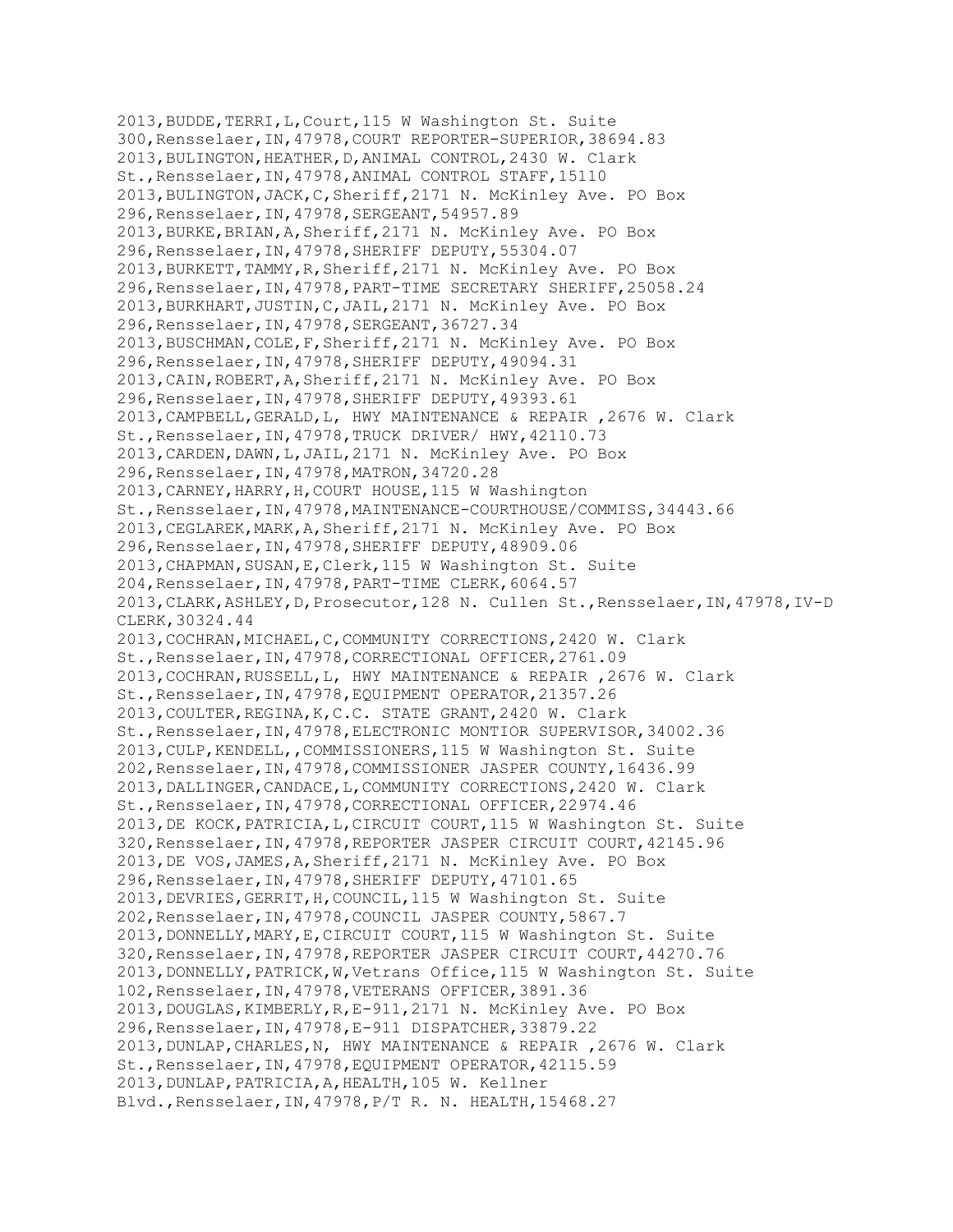2013,DUNLAP,TERRY,D,HWY GENERAL & UNDISTRIBUTED,2676 W. Clark St.,Rensselaer,IN,47978,MECHANIC # 3 HWY,42264.02 2013,EIERMAN,WILLIAM,F,Sheriff,2171 N. McKinley Ave. PO Box 296,Rensselaer,IN,47978,PART-TIME SECURITY,7900 2013,EKSTROM,CHERYL,C,HEALTH,105 W. Kellner Blvd.,Rensselaer,IN,47978,REGISTRAR /HEALTH,33447.66 2013,ELDRIDGE,RHONDA,L,Drainage Board,2530 N. McKinley Ave. Suite 2,Rensselaer,IN,47978,DRAINAGE BOARD SECRETARY,33247.66 2013,EPLER,LARRY,J,JAIL,2171 N. McKinley Ave. PO Box 296,Rensselaer,IN,47978,JAILER/CORRECTIONAL,36633.96 2013,FASE,JOSHUA,A,C.C. PROJECT INCOME,2420 W. Clark St.,Rensselaer,IN,47978,CORRECTIONAL OFFICER,1778.76 2013,FISHBURN,GREGORY,D, HWY MAINTENANCE & REPAIR ,2676 W. Clark St.,Rensselaer,IN,47978,TRUCK DRIVER/ HWY,42149.35 2013,FISHBURN,KARA,A,Clerk,115 W Washington St. Suite 204,Rensselaer,IN,47978,CLERK DEPUTY,33447.66 2013,FISHER,CHRISTY,A,HEALTH,105 W. Kellner Blvd.,Rensselaer,IN,47978,ASST. SANITARIAN/ FOOD,29360.66 2013,FOERG,ROBERT,P,Sheriff,2171 N. McKinley Ave. PO Box 296,Rensselaer,IN,47978,DETECTIVE,49037.6 2013,FOX,EDWARD,D,JAIL,2171 N. McKinley Ave. PO Box 296,Rensselaer,IN,47978,JAILER/CORRECTIONAL,13512.56 2013,GARDNER,KEVIN,P,Sheriff,2171 N. McKinley Ave. PO Box 296,Rensselaer,IN,47978,SHERIFF DEPUTY,23583.39 2013,GRAF,PATRICIA,M,COMMISSIONERS,115 W Washington St. Suite 202,Rensselaer,IN,47978,PART-TIME JANITORIAL,12792.77 2013,GREEN,ARTHUR,W, HWY MAINTENANCE & REPAIR ,2676 W. Clark St.,Rensselaer,IN,47978,EQUIPMENT OPERATOR,41924.13 2013,GROW,KIMBERLY,K,Auditor,115 W Washington St. Suite 200,Rensselaer,IN,47978,AUDITOR OF JASPER COUNTY,44405.76 2013,HABERLIN,JACK,R,ENGINEER,2676 W. Clark St.,Rensselaer,IN,47978,ENGINEER JASPER COUNTY,72675.43 2013,HALL,KATIE,L,CIRCUIT COURT,115 W Washington St. Suite 320,Rensselaer,IN,47978,CASA DIRECTOR,7120.4 2013,HAMMOND,STEVEN,R, HWY MAINTENANCE & REPAIR ,2676 W. Clark St.,Rensselaer,IN,47978,TRUCK DRIVER/ HWY,42140.98 2013,HAMSTRA,CHARLES,L,COUNCIL,115 W Washington St. Suite 202,Rensselaer,IN,47978,COUNCIL JASPER COUNTY,240.29 2013,HAMSTRA,JANICE,R,HEALTH,105 W. Kellner Blvd.,Rensselaer,IN,47978,P/T R. N. HEALTH,16175.74 2013,HARDING,LARRY,E,Sheriff,2171 N. McKinley Ave. PO Box 296,Rensselaer,IN,47978,COURTHOUSE SECURITY,18639.93 2013,HASKELL,CHRISTINE,M,Prosecutor,128 N. Cullen St.,Rensselaer,IN,47978,PROSECUTING ATTY,49251.31 2013,HAYES,DANIEL,G,JAIL,2171 N. McKinley Ave. PO Box 296,Rensselaer,IN,47978,JAIL COMMANDER,42372.96 2013,HAYES,LUANN,J,JAIL,2171 N. McKinley Ave. PO Box 296,Rensselaer,IN,47978,PART TIME MATRON/OFFICER,34756.31 2013,HEFNER,CAROLYN,E,Treasurer,115 W Washington St. Suite 201,Rensselaer,IN,47978,DEPUTY TREASURER,33247.66 2013,HENKE,MARIE,R,JAIL,2171 N. McKinley Ave. PO Box 296,Rensselaer,IN,47978,JAILER/CORRECTIONAL,36359.74 2013,HENSLER,DONALD,D, HWY MAINTENANCE & REPAIR ,2676 W. Clark St.,Rensselaer,IN,47978,TRUCK DRIVER/ HWY,42217.88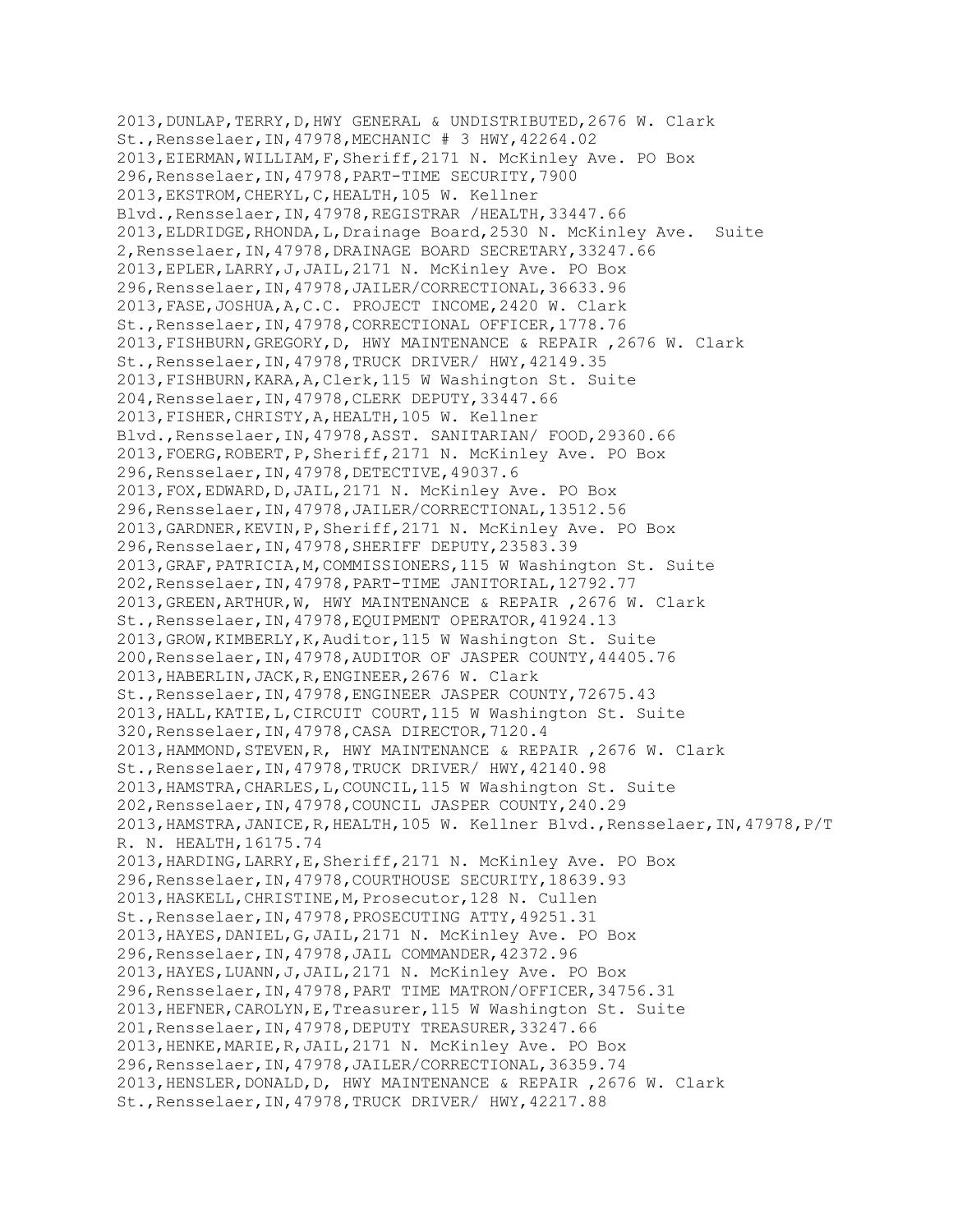2013,HENSLER,JANET,, HWY MAINTENANCE & REPAIR ,2676 W. Clark St.,Rensselaer,IN,47978,PART-TIME JANITORIAL,3913.71 2013,HERRE,BRIAN,S, HWY MAINTENANCE & REPAIR ,2676 W. Clark St.,Rensselaer,IN,47978,TRUCK DRIVER/ HWY,42030.91 2013,HEUER,SAMANTHA,L,C.C. PROJECT INCOME,2420 W. Clark St.,Rensselaer,IN,47978,CORRECTIONAL OFFICER,13451.3 2013,HICKMAN,ALISON,R,Clerk,115 W Washington St. Suite 204,Rensselaer,IN,47978,CLERK DEPUTY,33247.66 2013,HICKMAN,DAVID,M,Sheriff,2171 N. McKinley Ave. PO Box 296,Rensselaer,IN,47978,SCHOOL RESOURCE OFFICER,47252.2 2013,HICKMAN,DONNA,L,Clerk,115 W Washington St. Suite 204,Rensselaer,IN,47978,CLERK DEPUTY,31783.62 2013,HILTON,WILLARD,P, HWY MAINTENANCE & REPAIR ,2676 W. Clark St.,Rensselaer,IN,47978,TRUCK DRIVER/ HWY,34371.19 2013,HITCHCOCK,KIMBERLY,S,Prosecutor,128 N. Cullen St.,Rensselaer,IN,47978,TITLE IV-D ADMINSTRATIVE ASST,36713.17 2013,HOFFMAN,DAWN,R,Assessor,115 W Washington St. Suite 104,Rensselaer,IN,47978,ASSESSOR JASPER COUNTY,44446.75 2013,HORNER,DONNA,J,Auditor,115 W Washington St. Suite 200,Rensselaer,IN,47978,COMMISSIONER/COUNCIL SECRETARY,33247.66 2013,HOYES,PHYLLIS,D,Auditor,115 W Washington St. Suite 200,Rensselaer,IN,47978,DEPUTY AUDITOR,23114.38 2013,JACKSON,TERESA,K,Prosecutor,128 N. Cullen St.,Rensselaer,IN,47978,CLERK FOR PROSECUTING ATTY,33247.66 2013,JOHNSON,SARAH,A,E-911,2171 N. McKinley Ave. PO Box 296,Rensselaer,IN,47978,RADIO OPERATOR- SHERIFF,4423.68 2013,JONKMAN,BRANDI,R,Assessor,115 W Washington St. Suite 104,Rensselaer,IN,47978,DEPUTY ASSESSOR,32494.67 2013,JORDAN,DONYA,G,Auditor,115 W Washington St. Suite 200,Rensselaer,IN,47978,DEPUTY AUDITOR,34215.16 2013,JORDAN,STEPHEN,R,COUNCIL,115 W Washington St. Suite 202,Rensselaer,IN,47978,COUNCIL JASPER COUNTY,5867.7 2013,JUSTICE,MARYLAND,,COURT HOUSE,115 W Washington St.,Rensselaer,IN,47978,CUSTODIAN- COURTHOUSE,37115.66 2013,KAUFMAN,CHRISTAL,D,Extension Office,2530 N. McKinley Ave. Suite 1,Rensselaer,IN,47978,EXTENSION OFFICE SECRETARY,33447.66 2013,KAUFMAN,TERRY,L, HWY MAINTENANCE & REPAIR ,2676 W. Clark St.,Rensselaer,IN,47978,DRAG OPERATOR,42127.84 2013,KELLNER,SHANNON,L,Auditor,115 W Washington St. Suite 200,Rensselaer,IN,47978,DEPUTY AUDITOR,33247.66 2013,KEYS,MICHELE,M,E-911,2171 N. McKinley Ave. PO Box 296,Rensselaer,IN,47978,E-911 DISPATCHER,35033.3 2013,KIDWELL,ERIC,J,Sheriff,2171 N. McKinley Ave. PO Box 296,Rensselaer,IN,47978,SHERIFF DEPUTY,48711.88 2013,KING,JOHN,R,E-911,2171 N. McKinley Ave. PO Box 296,Rensselaer,IN,47978,E-911 COORDINATOR,43265.87 2013,KNEZEVIC,AARON,S,Surveyor,2530 N. McKinley Ave. Suite 2,Rensselaer,IN,47978,ASST. SURVEYOR,38527.66 2013,KOPANDA,JOSEPH,E,JAIL,2171 N. McKinley Ave. PO Box 296,Rensselaer,IN,47978,JAILER/CORRECTIONAL,35545.22 2013,KORNIAK,LOUIS,T,WEED BOARD,2676 W. Clark St.,Rensselaer,IN,47978,OPERATIONS DIRECTOR WEEDBOARD,4618.8 2013,KOSTA,BETTY,L,Court,115 W Washington St. Suite 300,Rensselaer,IN,47978,COURT ADMINSTRATOR-SUPERIOR,37655.56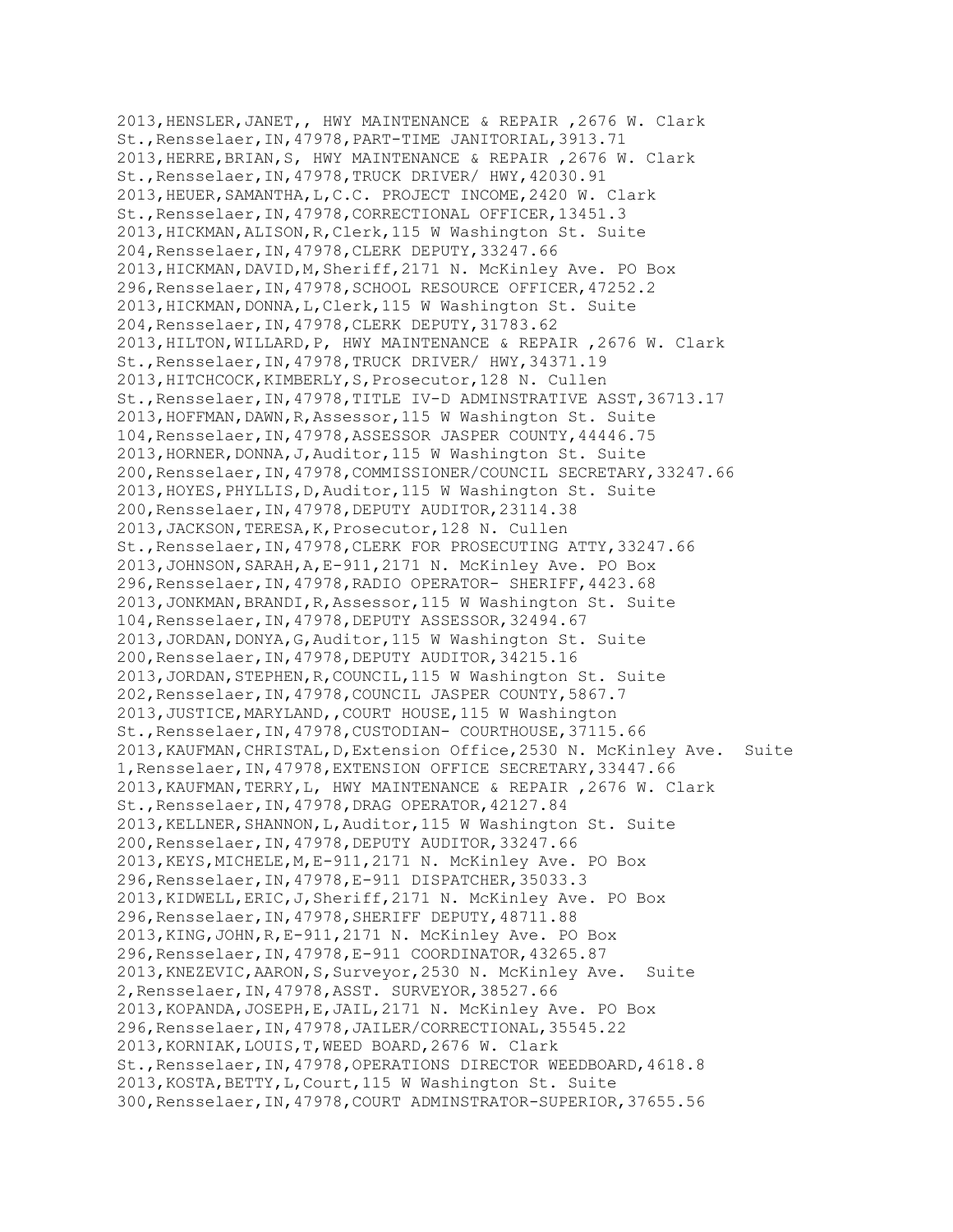2013,KUNZMAN,JEREMY,C,Sheriff,2171 N. McKinley Ave. PO Box 296,Rensselaer,IN,47978,SHERIFF DEPUTY,25176.58 2013,LACKEY,SANDRA,S,Assessor,115 W Washington St. Suite 104,Rensselaer,IN,47978,DEPUTY ASSESSOR,33987.24 2013,LAKIN,HOMER,P,HWY GENERAL & UNDISTRIBUTED,2676 W. Clark St.,Rensselaer,IN,47978,HEAD MECHANIC,48401.92 2013,LAKIN,THERESA,J,Court,115 W Washington St. Suite 300,Rensselaer,IN,47978,BALIFF-SUPERIOR COURT ,37278.1 2013,LANE,CAROL,A,Auditor,115 W Washington St. Suite 200,Rensselaer,IN,47978,DEPUTY AUDITOR,33347.66 2013,LANOUE,ANDREW,J,JAIL,2171 N. McKinley Ave. PO Box 296,Rensselaer,IN,47978,CORRECTIONAL OFFICER,35978.68 2013,LANOUE,PHYLLIS,L,Recorder,115 W Washington St. Suite 203,Rensselaer,IN,47978,DEPUTY RECORDER,33752.66 2013,LEWIS,KEVIN,A,Sheriff,2171 N. McKinley Ave. PO Box 296,Rensselaer,IN,47978,SHERIFF DEPUTY,51699.34 2013,LOUCK,MICHAEL,M,HEALTH,105 W. Kellner Blvd.,Rensselaer,IN,47978,HEALTH OFFICER,24894.43 2013,LYONS,ADAM,G,Surveyor,2530 N. McKinley Ave. Suite 2,Rensselaer,IN,47978,FIELD ASST/DRAFTSMAN,36546.59 2013,MALONE,ALINA,M,Extension Office,2530 N. McKinley Ave. Suite 1,Rensselaer,IN,47978,EXTENSION OFFICE SECRETARY,33147.66 2013,MARTIN,RONALD,D,Vetrans Office,115 W Washington St. Suite 102,Rensselaer,IN,47978,VETERANS OFFICER,17829.35 2013,MATHEW,KIMBERLY,,Recorder,115 W Washington St. Suite 203,Rensselaer,IN,47978,DEPUTY RECORDER,15584 2013,MATHEW,MARY ELLEN,,Clerk,115 W Washington St. Suite 204,Rensselaer,IN,47978,CLERK DEPUTY,33347.66 2013,MATTOS,LORI,J,JAIL,2171 N. McKinley Ave. PO Box 296,Rensselaer,IN,47978,PART-TIME CORRECTIONAL OFFICER,19354.12 2013,MAXWELL,RICHARD,E,COMMISSIONERS,115 W Washington St. Suite 202,Rensselaer,IN,47978,COMMISSIONER JASPER COUNTY,16736.99 2013,MC EWAN,TAMARA,L,Treasurer,115 W Washington St. Suite 201,Rensselaer,IN,47978,DEPUTY TREASURER,33547.66 2013,MC EWEN,BEULAH,,COURT HOUSE,115 W Washington St.,Rensselaer,IN,47978,PART-TIME CUSTODIAL,19216.14 2013,MC KEE,BETH,L,Assessor,115 W Washington St. Suite 104,Rensselaer,IN,47978,DEPUTY ASSESSOR,33647.58 2013,MCGOWAN,MELISSA,S,JAIL,2171 N. McKinley Ave. PO Box 296,Rensselaer,IN,47978,PART-TIME CORRECTIONAL OFFICER,4732.5 2013,MESSER,JACOB,R,WEED BOARD,2676 W. Clark St.,Rensselaer,IN,47978,WEED BOARD PART-TIME HELP,4367.21 2013,MINTER,ASHLEY,R,CIRCUIT COURT,115 W Washington St. Suite 320,Rensselaer,IN,47978,PROBATION OFFICER,39268.39 2013,MINTER,CAROL,A,Clerk,115 W Washington St. Suite 204,Rensselaer,IN,47978,CLERK DEPUTY,33647.66 2013,MISCH,SAMANTHA,R,CIRCUIT COURT,115 W Washington St. Suite 320,Rensselaer,IN,47978,JUV PROBATION OFFICER,40782.48 2013,MOORE,DONNA,L,Clerk,115 W Washington St. Suite 204,Rensselaer,IN,47978,CLERK DEPUTY,33747.66 2013,MOORE,LESTER,,PTABOA,115 W Washington St. Suite 104,Rensselaer,IN,47978,PTBOA BOARD MEMBER,150 2013,MOSIER,RONALD,G,PTABOA,115 W Washington St. Suite 104,Rensselaer,IN,47978,PTBOA BOARD MEMBER,150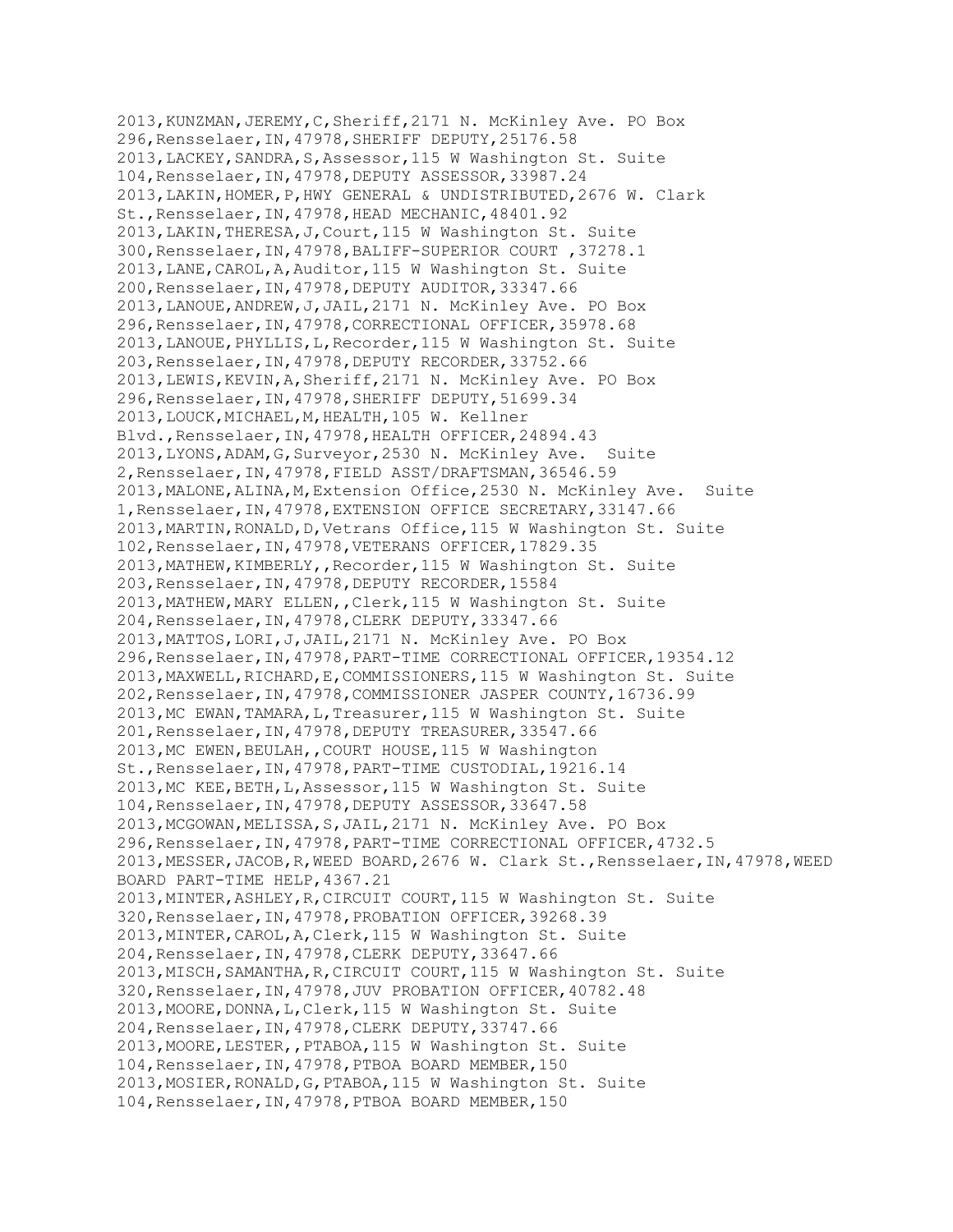2013,MYERS,DAVID,P,JAIL,2171 N. McKinley Ave. PO Box 296,Rensselaer,IN,47978,CORRECTIONAL OFFICER,35615.04 2013,MYERS,JUDITH,M,E-911,2171 N. McKinley Ave. PO Box 296,Rensselaer,IN,47978,PART-TIME KITCHEN,4854.56 2013,MYERS,MATTHEW,A,Sheriff,2171 N. McKinley Ave. PO Box 296,Rensselaer,IN,47978,SHERIFF DEPUTY,49745.46 2013,NANNENGA,MARVIN,E,Sheriff,2171 N. McKinley Ave. PO Box 296,Rensselaer,IN,47978,COURTHOUSE SECURITY,21560.16 2013,NAPIER,BRANDON,F,Sheriff,2171 N. McKinley Ave. PO Box 296,Rensselaer,IN,47978,SHERIFF DEPUTY,49150.62 2013,NERKINS,SUZANNE,R,Sheriff,2171 N. McKinley Ave. PO Box 296,Rensselaer,IN,47978,RADIO OPERATOR- SHERIFF,35036.66 2013,O'CONNOR,SAMANTHA,J,Sheriff,2171 N. McKinley Ave. PO Box 296,Rensselaer,IN,47978,RADIO OPERATOR- SHERIFF,34978.69 2013,O'NEALL,KATHRYN,B,Prosecutor,128 N. Cullen St.,Rensselaer,IN,47978,PROSECUTING ATTY,3395.43 2013,PERKINS,DANIEL,M,SOIL & WATER,211 E. Drexel Parkway, Rensselaer, IN, 47978, WATERSHED SPECIALIST, 44709.01 2013,PFLEDDERER,CHRISTOPHER,,Clerk,115 W Washington St. Suite 204,Rensselaer,IN,47978,PART-TIME CLERK,480 2013,PFLEDDERER,KYLE,E,JAIL,2171 N. McKinley Ave. PO Box 296,Rensselaer,IN,47978,LIEUTENANT,37399.88 2013,PHILLIPS,MATTHEW,R,Surveyor,2530 N. McKinley Ave. Suite 2,Rensselaer,IN,47978,PART-TIME HELP / SURVEYOR,3263 2013,PLOUGHE,RAEANN,,COMMISSIONERS,115 W Washington St. Suite 202,Rensselaer,IN,47978,PART-TIME CUSTODIAL,5031 2013,POWELL,DENISE,M,Prosecutor,128 N. Cullen St.,Rensselaer,IN,47978,SECRETARY/ OFFICE MANAGER,37299.43 2013,PRAIRIE,CLAYTON,,JAIL,2171 N. McKinley Ave. PO Box 296,Rensselaer,IN,47978,JAILER/CORRECTIONAL,21693.65 2013,PRICE,JOHN,T,COUNCIL,115 W Washington St. Suite 202,Rensselaer,IN,47978,COUNCIL JASPER COUNTY,5867.7 2013,PUTT,DONALD,,PTABOA,115 W Washington St. Suite 104,Rensselaer,IN,47978,PTBOA BOARD MEMBER,50 2013,RAMEY,WILLIAM,D, HWY MAINTENANCE & REPAIR ,2676 W. Clark St.,Rensselaer,IN,47978,DRAG OPERATOR,42269.11 2013,RAYBURN,JESSE,W,JAIL,2171 N. McKinley Ave. PO Box 296,Rensselaer,IN,47978,CORRECTIONAL OFFICER,35462.1 2013,RENDER,DANAE,N,E-911,2171 N. McKinley Ave. PO Box 296,Rensselaer,IN,47978,E-911 DISPATCHER,37.5 2013,REYES,KAYLA,B,JAIL,2171 N. McKinley Ave. PO Box 296,Rensselaer,IN,47978,JAILER/CORRECTIONAL,26497.39 2013,RHOADES,DAVID,E, HWY MAINTENANCE & REPAIR ,2676 W. Clark St.,Rensselaer,IN,47978,TRUCK DRIVER/ HWY,42465.67 2013,RIEGLE,STACEY,L,C.C. STATE GRANT,2420 W. Clark St.,Rensselaer,IN,47978,CASE MANAGER,33755.09 2013,RISNER,DARLENE,A,D & D,128 N. Cullen St.,Rensselaer,IN,47978,VICTIM ASST PERSON,33247.66 2013,RISNER,MITZI,M,ANIMAL CONTROL,2430 W. Clark St.,Rensselaer,IN,47978,ANIMAL CONTROL STAFF,28764.43 2013,RISNER,TERRY,J,Sheriff,2171 N. McKinley Ave. PO Box 296,Rensselaer,IN,47978,SHERIFF DEPUTY,81416.59 2013,RITTER,JANET,L,Auditor,115 W Washington St. Suite 200,Rensselaer,IN,47978,DEPUTY AUDITOR,33547.66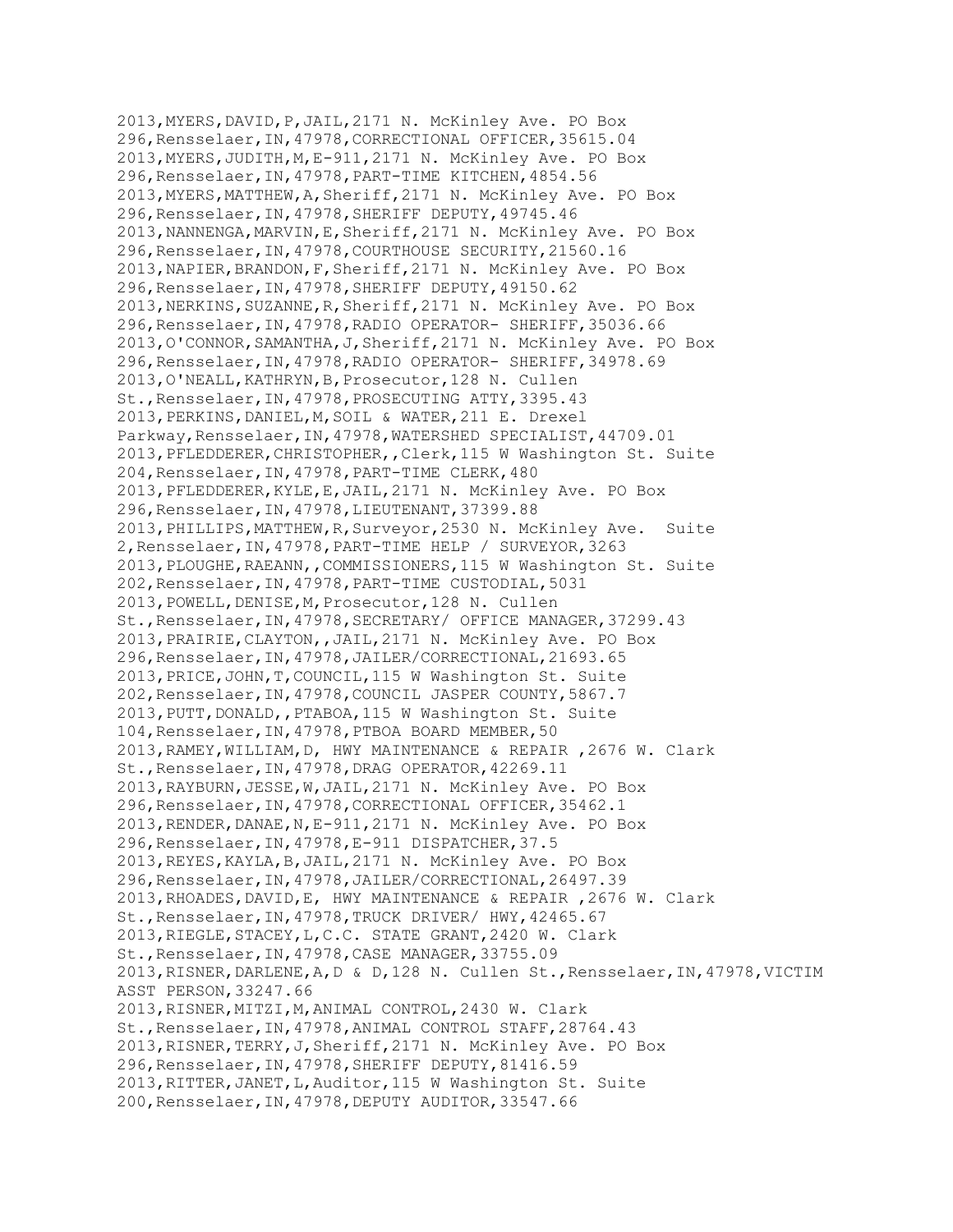2013,ROBINSON,BARBARA,J,Auditor,115 W Washington St. Suite 200,Rensselaer,IN,47978,DEPUTY AUDITOR,33247.66 2013,ROBINSON,CLIFFORD,M,Court,115 W Washington St. Suite 300,Rensselaer,IN,47978,PART TIME SECRETARY/REPORTER ,1757 2013,ROBINSON,STEVEN,R, HWY MAINTENANCE & REPAIR ,2676 W. Clark St.,Rensselaer,IN,47978,TRUCK DRIVER/ HWY,42554.83 2013,ROTKOVICH,SHERRI,E,C.C. PROJECT INCOME,2420 W. Clark St.,Rensselaer,IN,47978,CORRECTIONAL OFFICER,33467.59 2013,ROUSSEAU,AMANDA,L,SOIL & WATER,211 E. Drexel Parkway, Rensselaer, IN, 47978, PART-TIME JCSW, 3940 2013,RUSK,JENNIFER,L,Sheriff,2171 N. McKinley Ave. PO Box 296,Rensselaer,IN,47978,COURTHOUSE SECURITY,38214.08 2013,SALYER,MICHAEL,L,C.C. PROJECT INCOME,2420 W. Clark St.,Rensselaer,IN,47978,CORRECTIONAL OFFICER,11451.36 2013,SANTIAGO,ALICIA,M,JAIL,2171 N. McKinley Ave. PO Box 296,Rensselaer,IN,47978,SERGEANT,36739.41 2013,SANTIAGO,OMAR,,JAIL,2171 N. McKinley Ave. PO Box 296,Rensselaer,IN,47978,JAILER/CORRECTIONAL,36114.23 2013,SAYERS,MICHAEL,E,Sheriff,2171 N. McKinley Ave. PO Box 296,Rensselaer,IN,47978,RADIO OPERATOR- SHERIFF,37312.85 2013,SCHAETZEL,DAVID,M,Sheriff,2171 N. McKinley Ave. PO Box 296,Rensselaer,IN,47978,SERGEANT,55361.33 2013,SCHEFFER,MELINDA,A,COMMUNITY CORRECTIONS,2420 W. Clark St.,Rensselaer,IN,47978,WORK RELEASE SUPERVISOR,34874.93 2013,SCHEURICH,KACEY,L,PLANNING & DEV,115 W Washington St. Suite 209,Rensselaer,IN,47978,PART-TIME SEC PLANNING&DEVELOP,2990 2013,SCHEURICH,MARY,M,PLANNING & DEV,115 W Washington St. Suite 209,Rensselaer,IN,47978,DIRECTOR-PLAN& DEVELOP,39095.43 2013,SCHUETZENHOFER,MICHELE,,HEALTH,105 W. Kellner Blvd.,Rensselaer,IN,47978,ENVIRONMENTAL SANITARIAN,35815.43 2013,SCHUH,KIMBERLY,S,E-911,2171 N. McKinley Ave. PO Box 296,Rensselaer,IN,47978,E-911 DISPATCHER,36575.13 2013,SCHUH,RONALD,C, HWY MAINTENANCE & REPAIR ,2676 W. Clark St.,Rensselaer,IN,47978, ROAD FOREMAN/ASST SUPERVISOR,48419.53 2013,SCHULTZ,KEVAN,L, HWY MAINTENANCE & REPAIR ,2676 W. Clark St.,Rensselaer,IN,47978,TRUCK DRIVER/ HWY,37447.33 2013, SCHULTZ, WANDA, S, JAIL, 2171 N. McKinley Ave. PO Box 296,Rensselaer,IN,47978,CORRECTIONAL OFFICER,7148.5 2013,SCROGGINS,SARAH,L,E-911,2171 N. McKinley Ave. PO Box 296,Rensselaer,IN,47978,E-911 DISPATCHER,34924.65 2013,SEEGERS,LAURA,A,JAIL,2171 N. McKinley Ave. PO Box 296,Rensselaer,IN,47978,CORPORAL-JAIL,36943.82 2013,SEEGERS,LINDSAY,M,Sheriff,2171 N. McKinley Ave. PO Box 296,Rensselaer,IN,47978,RADIO OPERATOR- SHERIFF,35087.94 2013,SHANKS,ALAN,E,Surveyor,2530 N. McKinley Ave. Suite 2,Rensselaer,IN,47978,DRAFTSMAN- SURVEYOR,38527.66 2013,SHEPHERD,CINDY,M,Sheriff,2171 N. McKinley Ave. PO Box 296,Rensselaer,IN,47978,ADMIN ASSISTANT ,38818.72 2013,SHOUSE,BRIDGET,N,Sheriff,2171 N. McKinley Ave. PO Box 296,Rensselaer,IN,47978,RADIO OPERATOR- SHERIFF,35748.22 2013,SHOUSE,RUSSELL,D,Sheriff,2171 N. McKinley Ave. PO Box 296,Rensselaer,IN,47978,SHERIFF DEPUTY,49506.51 2013,SIEGRIST,JUDY,K,Vetrans Office,115 W Washington St. Suite 102,Rensselaer,IN,47978,SECRETARY,1514.7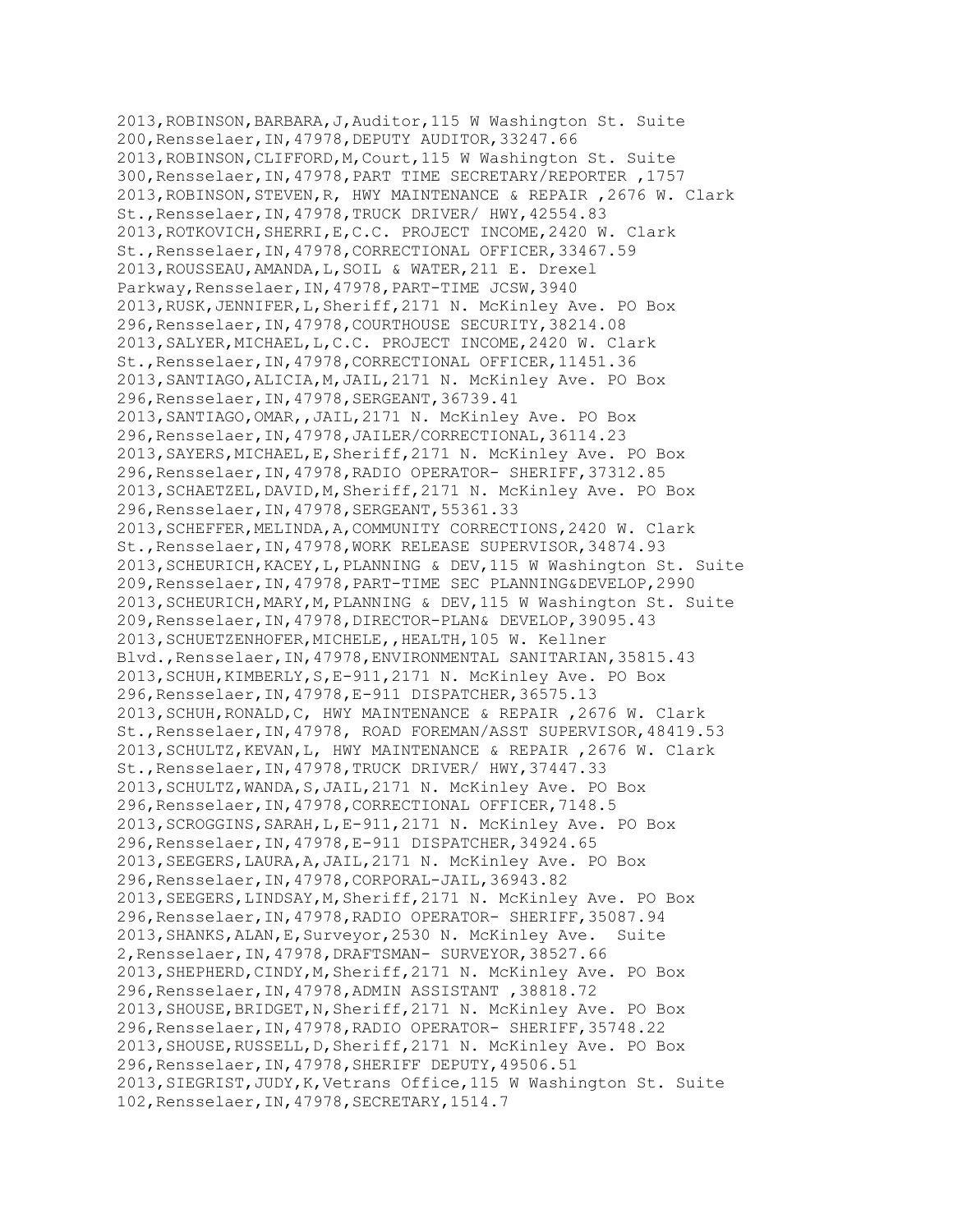2013,SIMMONS,WAYNE,L,CIRCUIT COURT,115 W Washington St. Suite 320,Rensselaer,IN,47978,BALIFF-CIRCUIT COURT,36161.2 2013,SINKS,MARCIA,F,MICRO FILM,115 W Washington St. Suite 210,Rensselaer,IN,47978,CLERK DEPUTY,33447.66 2013,SINKS,MICHAEL,E,CIRCUIT COURT,115 W Washington St. Suite 320,Rensselaer,IN,47978,CHIEF PROBATION OFFICER,63425.77 2013,SIPKEMA,RONALD,G,COUNCIL,115 W Washington St. Suite 202,Rensselaer,IN,47978,COUNCIL JASPER COUNTY,6067.7 2013,SPANGLER,MICHAEL,E,CIRCUIT COURT,115 W Washington St. Suite 320,Rensselaer,IN,47978,PROBATION OFFICER,53525.51 2013,STALBAUM,HAROLD,D,COUNCIL,115 W Washington St. Suite 202,Rensselaer,IN,47978,COUNCIL JASPER COUNTY,5967.7 2013, STANDISH, KELLI, M, PLANNING & DEV, 115 W Washington St. Suite 209,Rensselaer,IN,47978,SECRETARY,33447.66 2013,STANSU,RICHARD,A,E-911,2171 N. McKinley Ave. PO Box 296,Rensselaer,IN,47978,RADIO OPERATORE-911,7836.84 2013,STEINKAMP,AUBREY,J, HWY MAINTENANCE & REPAIR ,2676 W. Clark St.,Rensselaer,IN,47978,TRUCK DRIVER/ HWY,42563.81 2013,STEVENS,LINDA,D,Recorder,115 W Washington St. Suite 203,Rensselaer,IN,47978,DEPUTY RECORDER,18375 2013,STOCKMAN,DEAN,R,Sheriff,2171 N. McKinley Ave. PO Box 296,Rensselaer,IN,47978,SHERIFF DEPUTY,45990.68 2013,SUAREZ,LARRY,A,Sheriff,2171 N. McKinley Ave. PO Box 296,Rensselaer,IN,47978,SHERIFF DEPUTY,21262.47 2013,SULLIVAN,RUSSELL,D,Sheriff,2171 N. McKinley Ave. PO Box 296,Rensselaer,IN,47978,CIVIL PROCESSOR,35874.43 2013,SWAN,NORMA,R,Prosecutor,128 N. Cullen St.,Rensselaer,IN,47978,IV-D CLERK,33147.66 2013,SWANSON,MARY,,PTABOA,115 W Washington St. Suite 104,Rensselaer,IN,47978,PTBOA BOARD MEMBER,150 2013,SWENSON,SAMANTHA,J,Prosecutor,128 N. Cullen St.,Rensselaer,IN,47978,PART-TIME HELP 009,2940 2013,SWOPE,DAWN,J,Prosecutor,128 N. Cullen St.,Rensselaer,IN,47978,PART-TIME HELP 009,11738.42 2013,TANNER,HALLECK,P,COMMUNITY CORRECTIONS,2420 W. Clark St.,Rensselaer,IN,47978,CORRECTIONAL OFFICER,33567.42 2013,THORNTON,RICHARD,,JAIL,2171 N. McKinley Ave. PO Box 296,Rensselaer,IN,47978,PART-TIME CORRECTIONAL OFFICER,9960 2013,TILLEMA,JENNY,,HEALTH,105 W. Kellner Blvd.,Rensselaer,IN,47978,P/T R. N. HEALTH,17878.68 2013,TODD,AMY,J,HEALTH,105 W. Kellner Blvd.,Rensselaer,IN,47978,PHED/CD NURSE,43736.48 2013,TODD,SARAH,C,SOIL & WATER,211 E. Drexel Parkway,Rensselaer,IN,47978,PART-TIME JCSW,4930 2013,TODD,THOMAS,B,Surveyor,2530 N. McKinley Ave. Suite 2,Rensselaer,IN,47978,FIELD ASST/DRAFTSMAN,36615.66 2013,TRAIL,RICHARD,S,Sheriff,2171 N. McKinley Ave. PO Box 296,Rensselaer,IN,47978,DRUG INTERDICTION OFFICER,52530.97 2013,TREJO,JUAN,,Sheriff,2171 N. McKinley Ave. PO Box 296,Rensselaer,IN,47978,SHERIFF DEPUTY,20222.5 2013,URBANO,VINCENT,A,Surveyor,2530 N. McKinley Ave. Suite 2,Rensselaer,IN,47978,SURVEYOR JASPER COUNTY,42967.66 2013,VANDERKOLK,TIMOTHY,J,JAIL,2171 N. McKinley Ave. PO Box 296,Rensselaer,IN,47978,PART-TIME CORRECTIONAL OFFICER,19705.96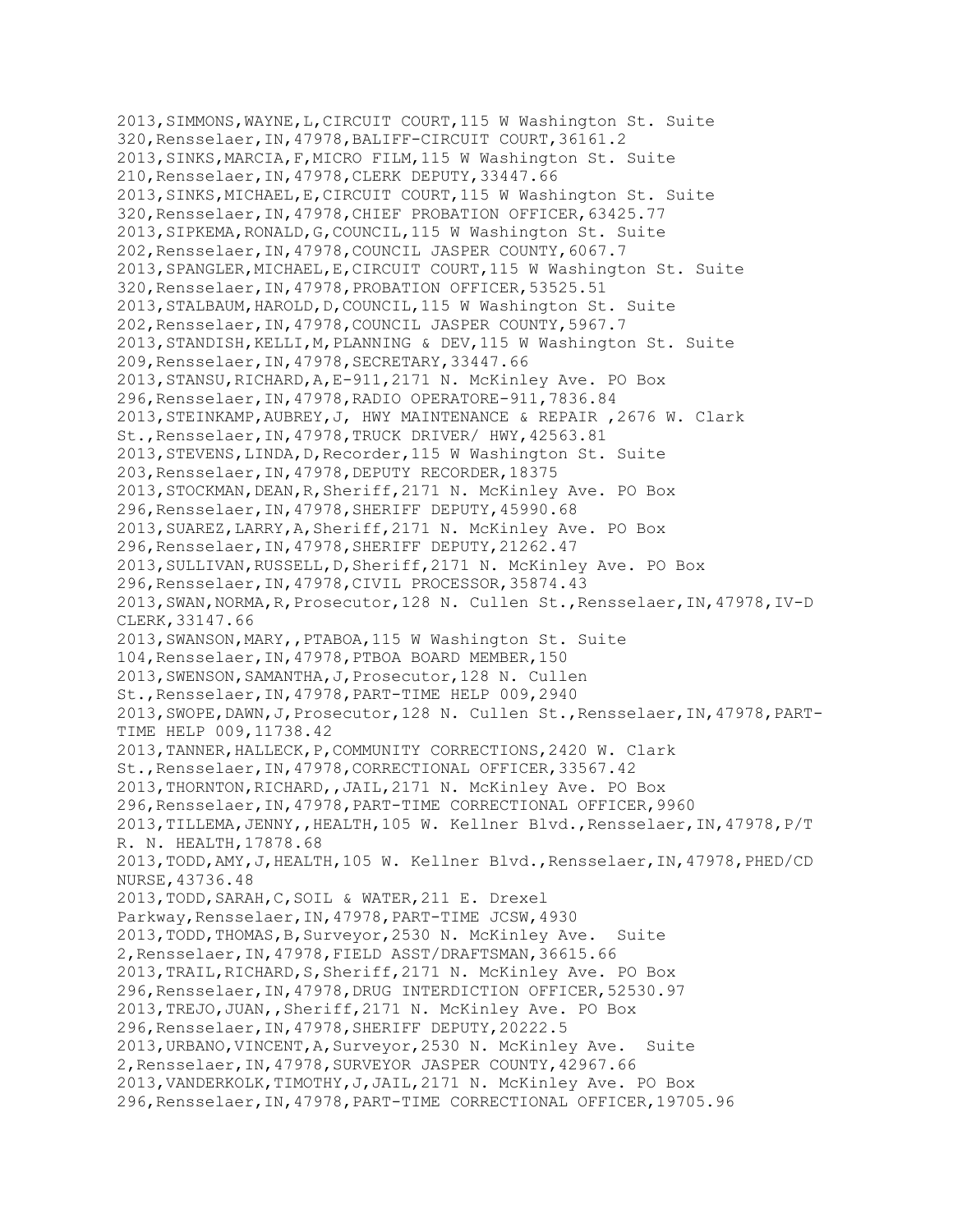2013,VANDERWALL,MANDI,R,Sheriff,2171 N. McKinley Ave. PO Box 296,Rensselaer,IN,47978,CHIEF RADIO OPERATOR,35820.22 2013,VARNADO,MARILLA,A,JAIL,2171 N. McKinley Ave. PO Box 296,Rensselaer,IN,47978,JAILER/CORRECTIONAL,33096.76 2013,VAUGHAN,STACY,L,CIRCUIT COURT,115 W Washington St. Suite 320,Rensselaer,IN,47978,JUV PROBATION OFFICER,50744.85 2013,VEDEN,BONITA,J,Sheriff,2171 N. McKinley Ave. PO Box 296,Rensselaer,IN,47978,MATRON,45666.63 2013,WAKELAND,WILLIAM,D,CIRCUIT COURT,115 W Washington St. Suite 320,Rensselaer,IN,47978,PROBATION OFFICER,58671.63 2013,WALLACE,JASON,E,Sheriff,2171 N. McKinley Ave. PO Box 296,Rensselaer,IN,47978,SERGEANT,49812.36 2013,WALSTRA,JAMES,A,COMMISSIONERS,115 W Washington St. Suite 202,Rensselaer,IN,47978,COMMISSIONER JASPER COUNTY,16436.99 2013,WARRAN,ROGER,A, HWY MAINTENANCE & REPAIR ,2676 W. Clark St.,Rensselaer,IN,47978,SIGN MAN,37786.16 2013,WARRAN,SHERYL,A,COMMUNITY CORRECTIONS,2420 W. Clark St.,Rensselaer,IN,47978,MATRON,32747.43 2013,WARREN,BETH,A,Recorder,115 W Washington St. Suite 203,Rensselaer,IN,47978,RECORDER JASPER COUNTY,44634.66 2013,WATT,LISA,J,Clerk,115 W Washington St. Suite 204,Rensselaer,IN,47978,CLERK DEPUTY,33347.66 2013,WEBB,WILLIAM,D, HWY MAINTENANCE & REPAIR ,2676 W. Clark St.,Rensselaer,IN,47978,DRAG OPERATOR,42255.99 2013,WHITAKER,TERRI,L,CIRCUIT COURT,115 W Washington St. Suite 320,Rensselaer,IN,47978,COURT ADMINISTRATOR-CIRCUIT,42777.72 2013,WIENER,REBECCA,A,COMMUNITY CORRECTIONS,2420 W. Clark St.,Rensselaer,IN,47978,CORRECTIONAL OFFICER,33567.43 2013,WILCOX,PAULA,A,ANIMAL CONTROL,2430 W. Clark St.,Rensselaer,IN,47978,ANIMAL CONTROL STAFF,34227.43 2013, WILLIAMSON, PATRICK, M, Sheriff, 2171 N. McKinley Ave. PO Box 296,Rensselaer,IN,47978,CHIEF DEPUTY,49973.07 2013,WILSON,JODY,L,SOIL & WATER,211 E. Drexel Parkway,Rensselaer,IN,47978,OFFICE MGR./SECRETARY,33247.66 2013,WILSON,JON,R,WEED BOARD,2676 W. Clark St.,Rensselaer,IN,47978,WEED BOARD PART-TIME HELP,4510.72 2013,WILSON,KAREN,K,EMERGENCY MANAGEMENT,2171 N. McKinley Ave. PO Box 296,Rensselaer,IN,47978,EMA DIRECTOR,34247.43 2013,WINTER,IDAMAE,N,CIRCUIT COURT,115 W Washington St. Suite 320,Rensselaer,IN,47978,PROBATION SECRETARY,34867.43 2013,WINTER,MICHAEL,L, HWY MAINTENANCE & REPAIR ,2676 W. Clark St.,Rensselaer,IN,47978,TRUCK DRIVER/ HWY,42210.15 2013,WITHERINGTON,ANGELA,S,Clerk,115 W Washington St. Suite 204,Rensselaer,IN,47978,CLERK DEPUTY,33447.66 2013,WITHERINGTON,JEAN,A,HWY ADMINISTRATION,2676 W. Clark St.,Rensselaer,IN,47978,BOOKKEEPER-HWY,39081.08 2013,WOLFE,GAIL,E,E-911,2171 N. McKinley Ave. PO Box 296,Rensselaer,IN,47978,E-911 DISPATCHER,34920.46 2013,WRIGHT,JULIE,A,Clerk,115 W Washington St. Suite 204,Rensselaer,IN,47978,CLERK DEPUTY,33347.66 2013,ZACHER,NICOLE,L,MICRO FILM,115 W Washington St. Suite 210,Rensselaer,IN,47978,CLERK DEPUTY,33010.48 2013,ZACHER,WILLIAM,C,Surveyor,2530 N. McKinley Ave. Suite 2,Rensselaer,IN,47978,SECRETARY,30745.41